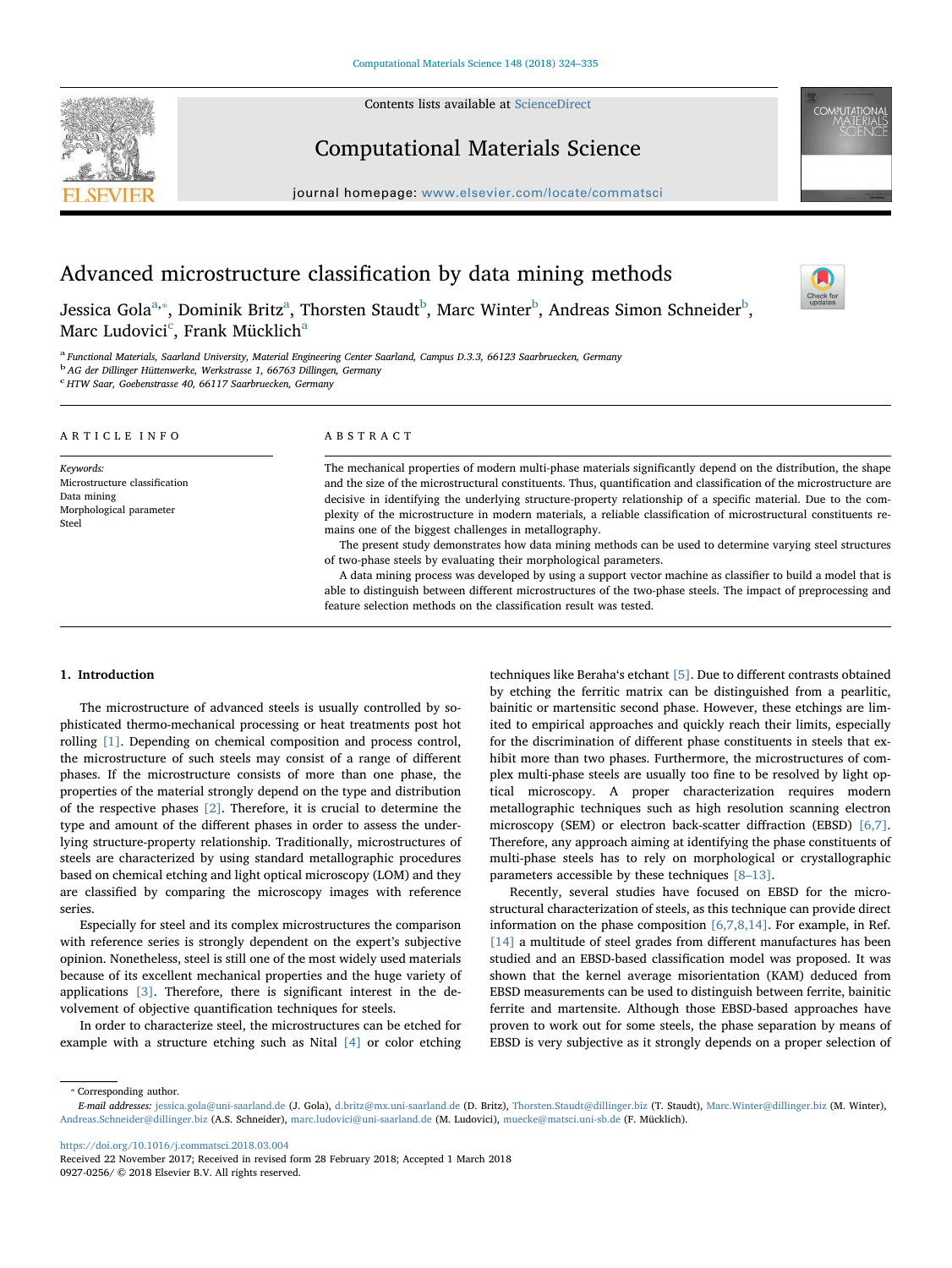<span id="page-1-0"></span>

the preparation, measurement and evaluation parameters [\[14\].](#page-11-7)

A completely new approach for the classification of microstructures using data mining methods was presented by Velichko et al. [\[15\].](#page-11-8) Data mining is the process of knowledge discovery in datasets [\[16\].](#page-11-9) It summarizes all analysis procedures required in order to identify interesting trends and patterns within data and includes data preparation and data modeling. Various models can be constructed, depending on the research goal. In order to properly interpret the models, standard evaluation and statistical procedures are needed [\[16\].](#page-11-9) In their study, Velichko and coworkers have used data mining methods to classify the different graphite morphologies in cast iron by using a support vector machine (SVM) as a classifier. A SVM is a binary classification method that takes labeled data from different classes as input and outputs a model for classifying new unlabeled/labeled data into different classes. Basically, Velichko et al. have deduced morphological parameters from optical micrographs of several reference samples and analyzed the large quantity of data with a data mining tool. This enabled them to find trends, clusters or anomalies as well as relations between the morphological parameters in the data which were characteristic for the graphite morphologies and could be used to derive a classification model. This model was tested on independent samples and showed a classification accuracy of about 95% for most of the different graphite morphologies. Unlike classic metallographic procedures, the data mining approach has the advantage of not having a scope for a subjective interpretation of the microstructure. A similar data miningbased approach was used by Liu et al. for the classification of complex steel structures [\[17\].](#page-11-10) In their study, workflows were developed using a nearest neighbors (kNN) classifier and pixel-based parameters to classify steels using light microscopy images of single-phase pearlitic samples and samples with a mixed microstructure. For steel with two classes they found good agreement in terms of the phase fraction in comparison to manual classification results. For pearlite the classification workflow could not be used, so in a first approach artificially created structures were tested, which reached 93.8% accuracy. DeCost and Holm showed that a classification of 7 different materials (ductile cast iron, gray cast iron, malleable cast iron, annealing twins, brass hypereutectoid steel and superalloy) with visual features can be performed by using one SVM model for each image class. Their classifier system reached a cross-validation accuracy of 83% [\[18\]](#page-11-11).

Besides data mining, deep learning methods can be applied for the classification of microstructures. For example, Chowdhury et al. showed in a case study that pre-trained neuronal networks could be used for feature extraction from images of alloys of varying Sn–Ag–Cu compositions showing dendritic structures. With these features they reached maximum classification accuracies of 97% by using linear SVM as a classifier in order to distinguish between microstructural images in terms of the presence of dendrites [\[19\]](#page-11-12). Although deep learning methods have recently received considerable interest and might be used for microstructure classification [\[20,21\],](#page-11-13) with convolutional neural networks (CNNs) the features of the classification can no longer be accessed and thus the material-based background is no longer given.

The aim of this work is to prove that a data mining process in combination with traditional microstructural parameters can be used as a means to objectively classify the microstructure of two- phase steels with a ferritic matrix using the SVM as a classifier. The structure of the data mining process is described and different preprocessing and data

split options are discussed. In contrast to the graphite morphologies in cast iron, typical microstructures of steels are more complex because of the substructure. Therefore, the classification is based on morphological parameters extracted from light optical microscopy and electron microscopy images. In order to reach a high degree of generalization a large amount of data is used to train the model. In a first step, a database is generated that contains a considerable variety of structures and objects representing the different classes of microstructures, which are then used to train the model.

### 2. Experimental

The principal approach of the data mining-based classification developed in this study is illustrated in [Fig. 1](#page-1-0). The different steps of sample preparation, etching and microscopy have to be performed to get an image of the microstructure. Next the image has to be converted to a binary image and the parameters to build the data mining model have to be measured. The data were preprocessed and the number of parameters was reduced by feature selection methods. With the final model microstructures can be classified by their parameters.

### 2.1. Material

In order to obtain a representative amount of data for the training and testing of the classification model a large number of samples with well-defined microstructures is required. For this purpose, samples from thermo-mechanically rolled steel plates with a carbon content of approximately 0.06 wt-% and two-phase microstructures consisting of a ferritic matrix and either a pearlitic, martensitic or bainitic second phase were used. In total, 2586 s phase grains – hereafter called objects – with a martensitic, 564 with a pearlitic and 1326 objects with a bainitic second phase were investigated on the basis of different samples.

### 2.2. Sample preparation

For the microstructural characterization, cross-sectional samples were taken from the as-received material with the plane of view parallel to the rolling direction. The specimen were ground with 400–2500 grit SiC abrasive paper and then polished successively using 9, 6 and 3  $\mu$ m diamond suspension. Subsequently, a 120 s OP-S polish was used to obtain the final surface finish.

### 2.3. Etching

The samples were etched with a modified Beraha etching solution consisting of 3 g of potassium metabisulphite and 100 ml of water to contrast the second phase in the ferrite matrix. The etching was applied for an etching time of 35–50 s depending on the type of the second phase. The relatively short exposure time in combination with the Beraha etching had the advantage that no structural etching appeared on the matrix while the second phase objects were nicely visualized and appeared dark in the light microscope [\[22\]](#page-11-14). Furthermore, the substructure of the second phase was also accessible at higher magnifications in the SEM, which was crucial in order to distinguish the different types of second phase.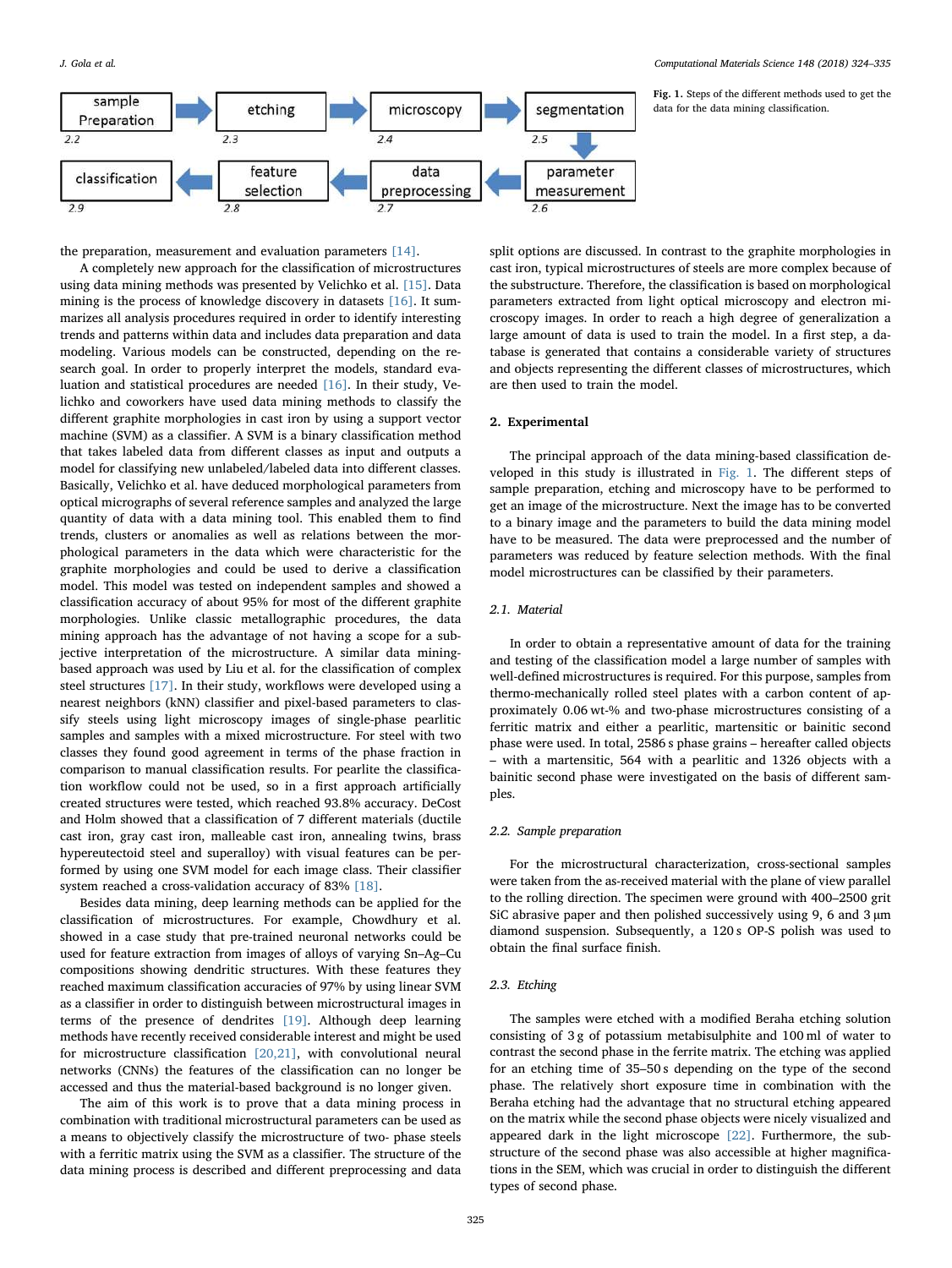### 2.4. Microscopy

To extract the morphological parameters describing the second phase objects a DM6000M light microscope from Leica and a laserscanning microscope LEXT OSL4100 from Olympus were used. In order to achieve highly detailed images of the microstructure and gather a statistically significant number of objects, images were taken at predefined positions of the samples over an area of 300  $\mu$ m  $\times$  350  $\mu$ m at a magnification of  $1000 \times$  and stitched together. These areas on the samples were marked with Vickers indents and additionally imaged by a Zeiss Merlin scanning electron microscope to resolve the substructure of the second phase. To cover the same area as in the light microscope, 24 images were taken with a magnification of  $1000 \times$  and a store resolution of  $4096 \times 3072$  pixel. As for the light microscope images, these images were stitched together using Microsoft Image Composite Editor (ICE). For the imaging, an Everhart-Thornley detector was used and the SEM was operated at an acceleration voltage of 5 kV, a probe current of 300 pA and a working distance of 5 mm.

### 2.5. Segmentation

Microscope images had to be converted to binary images using the image analysis program AxioVision from Zeiss in order for the computer to be able to process the data. The second phase objects were separated from the matrix by threshold value segmentation, which was carried out on the light microscopic images after standard filters such as shading correction and denoising had been applied. Several filters like dilatation were applied on the resulting binary images in order to delete artifacts and errors. Afterwards, the binarized light microscope images were overlaid with the corresponding SEM images using Adobe Photoshop CS6 and the area containing the second phase objects was cropped. The cropped SEM images were added to AxioVision and another threshold value segmentation on the combined images was applied to binarize and capture the substructure of the second phase [\[23\]](#page-11-15).

### 2.6. Parameter measurement

In a next step, a broad variety of morphological parameters describing the structure and the substructure of the second phase objects were measured on the binary images [\[13\]](#page-11-16) using AxioVision and A4i from Aquinto AG Version 5.10 a., where most of the parameters were already implemented. These traditional microstructural parameters are used in different fields like material science, but also biology or medicine for a quantitative analysis of microscopy images. In the case of material microstructure characterization, they are very helpful in quantitatively evaluating microstructures and their morphology [\[12\]](#page-11-17). Only two additional parameters had to be defined and calculated separately. The first one represented the area density of the substructure in a second phase object and the second one was the normalized gray value ratio of each second phase object. The substructure density was a measure of how much of the inner structure is contained in a single object and includes information on the substructure. The microscopic images itself also showed differences in the appearance of the second phase due to their appearance after etching. For the gray value ratio, the images were transformed into 8 bit grayscale images and the minimum, maximum and average grayscale of each object were determined and the new parameter was calculated. This parameter is thus associated with the texture of the phase in the light microscopic image. In total, 27 parameters were obtained for each object and are summarized in [Table 1](#page-3-0). These parameters, which were measured for the individual objects on each sample, were saved in an excel sheet and taken as input for the data mining model [\[13,15,24\].](#page-11-16)

### 2.7. Data preprocessing

Data preprocessing influences the outcome of machine learning algorithms, especially if the feature values do not confirm to a common range or variance [\[27\].](#page-11-18) To address this issue, the values were normalized by a standardization method. This method transforms each of the feature vectors so as to get a zero mean  $(\mu)$  and unit standard deviation (σ). Since for some of the parameters, feature visualization showed a standard distribution while for others it showed a skewed distribution, the differences in the data preprocessing before normalization were investigated by comparing the original data set of 27 parameters (dataset 1) with a data set transformed from the skewed distribution to the logarithm standard distribution (dataset 2).

### 2.8. Feature selection

Meaningful parameters for the model were selected by feature selection techniques. Feature selection is a technique to reduce dimensionality by finding a subset of the original features set that represents the dataset in the best way [\[28,29\]](#page-11-19). A dimensional reduction helps to reduce irrelevant information which may otherwise distort the model. Thus, the characteristic parameters that enable a distinction between the classes have to be identified in order to reduce the dimensionality and to guarantee a generalization of the results. One of the most common strategies for feature selection is a filter-based method which is used for preprocessing and ranking feature importance, regardless of the model selection.

As several morphological parameters deduced from the binarized microscope images correlated with each other such as the diameter and the perimeter of an object, which reduces the accuracy of the classification, a filter was applied such that only independent parameters remained. First, the number of parameters was reduced in order to find correlated parameters. For that reason, a parameter correlation matrix was built and all parameters with a correlation factor higher than 0.95 were removed. The remaining parameters were analyzed by different weight and feature ranking methods that were implemented in the data mining program Rapid Miner by Rapid-I GmbH [\[27,30\].](#page-11-18) The results of the different methods were combined to determine the importance of the parameters. After that a successive backward elimination starting with 15 parameters was performed to find the number of parameters with the highest performance. This data was used to compare the performance of the models with 27 parameters to a model of lower dimension.

### 2.9. Machine learning methods

In order to analyze the data extracted from the micrographs a data mining model was developed. The model was trained with the morphological parameters from the reference samples in order to identify characteristic microstructural patterns and objectively classify the microstructure. The microstructures of the second phase of the tested samples were categorized into three classes: pearlite, martensite and bainite. A SVM was implemented in the process of Rapid Miner by Rapid-I GmbH [\[27,30\]](#page-11-18). The SVM was chosen because this classifier can be used for a multiclass classification. The Radial Basis Function Kernel (RBF) was used because of the big amount of data and their nonlinear dependency [\[31\]](#page-11-20). The parameters C and  $\gamma$  define the model and they affect the quality of the classification by the SVM and describe the shape of the separating hyper plane. These parameters were analyzed to improve the generalization of the SVM model. C is a parameter that allows trading off training errors and model complexity [\[32\].](#page-11-21)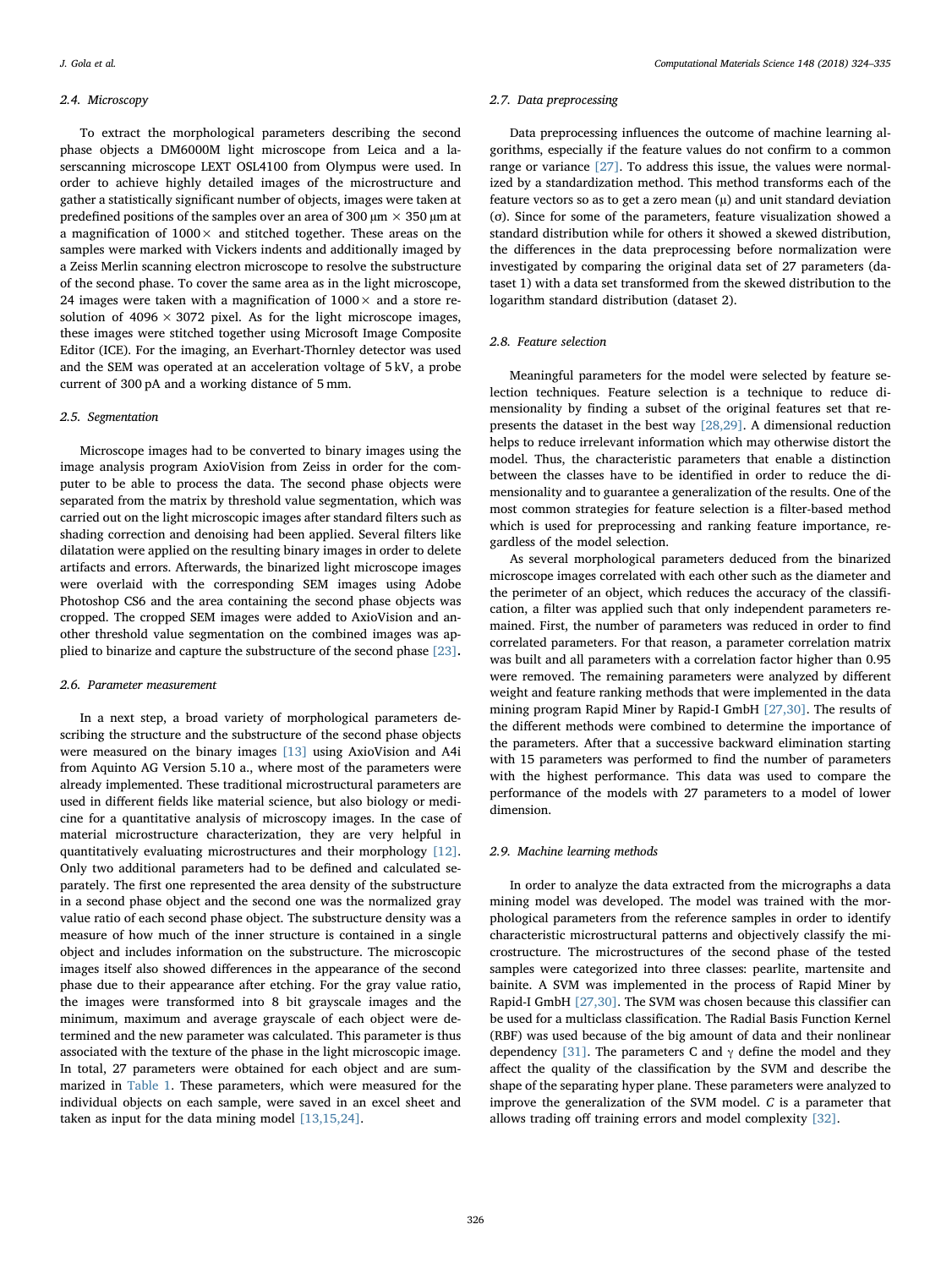<span id="page-3-0"></span>Traditional morphological parameters measured by two programs used in the data mining model [\[25,26\].](#page-11-22)

| Name                              | Description                                                                                                                                                                     |
|-----------------------------------|---------------------------------------------------------------------------------------------------------------------------------------------------------------------------------|
| Diameter                          | Diameter of a circle with an equal area.                                                                                                                                        |
| Diameter filled                   | Same as diameter, but adjusts the area of an equivalent circle to account for filled holes in an object                                                                         |
| Ellipse major                     | Length of the major axis of the ellipse with the same geometric moment of inertia as the region. The moment of inertia is related to the region<br>centre of gravity            |
| Elipse minor                      | Length of the minor axis of the ellipse with the same geometric moment of inertia as the region. The moment of inertia is related to the region<br>centre of gravity            |
| Fiber length                      | Length of a fiber-like region. In order to calculate the fiber length, a structure that is actually similar to a fiber is required                                              |
| Feret maximum                     | Two straight lines are positioned on opposite sides of the object, like a sliding caliper, at 32 angle positions. The corresponding distance is                                 |
|                                   | measured for each angle position. The maximum value determined is the feret maximum                                                                                             |
| Feret minimum                     | The feret minimum parameter is measured in the same way as the feret maximum. The minimum value determined is the feret minimum                                                 |
| Feret ratio/stretching D          | The ratio of feret minimum to feret maximum                                                                                                                                     |
| Area                              | Area of a region excluding any holes it may contain.                                                                                                                            |
| Area filled                       | Area of a region including any holes it contains                                                                                                                                |
| Area convex                       | Area of convex hull of a region. The current region is surrounded by a convex polyline. The filled area of the resulting region is then<br>measured                             |
| Stretching F                      | The ratio of area filled to the area of a circle with a diameter of feret maximum                                                                                               |
| Axial ratio                       | The ratio of ellipse minor to ellipse major.                                                                                                                                    |
| Mittferet                         | Mean of the feret diameter                                                                                                                                                      |
| Euler number                      | Describes the topology of an object. It is calculated by the tangents of the object. An object without any holes is given the value 1                                           |
| Shape factor                      | Describes the form of a region on the basis of its circularity. A perfect circle is given the value 1                                                                           |
| Diameter max. Inscribed circle    | The measurement of a circle, the diameter of which is expanded to its maximum, within the boundaries of the object                                                              |
| Radius                            | Radius of a circle with an equal area.                                                                                                                                          |
| Perimeter                         | Perimeter of a region including the perimeter of holes it contains                                                                                                              |
| Perimeter filled                  | Perimeter of a region excluding any holes it contains. The perimeter of the filled area is then measured.                                                                       |
| Perimeter convex                  | Perimeter of convex hull of a region. The current region is surrounded by a convex polyline. The perimeter of the filled area of the resulting                                  |
|                                   | region is then measured                                                                                                                                                         |
| Gray value ratio                  | The ratio of the difference between the maximum gray value and the average gray value to the difference between the mean gray value and                                         |
|                                   | the minimum gray value multiplied by the ratio of the difference between maximum and minimum divided by 255                                                                     |
| Area convex/area filled           | The ratio of area convex to area filled                                                                                                                                         |
| Perimeter convex/perimeter filled | The ratio of perimeter convex to perimeter filled                                                                                                                               |
| Area to total area                | The ratio of area filled of an object to the sum of area filled of all objects in the image                                                                                     |
| Area density of substructure      | The ratio between the total area of the substructure particles deduced from the SEM images and the area of the corresponding object as<br>determined in the optical micrographs |

<span id="page-3-1"></span>

Fig. 2. Overall process chain in Rapid Miner with the three different performances for testing a model to classify microstructures. The training process used 80% of the whole data set to find the parameters C and  $\gamma$  in a grid search; with these parameters the final model is built. The final model is tested using the training data to get the training performance. The other part of the data (20%) was used to test the model with independent data and to get the test performance. The layers for training and testing are connected and fully automated.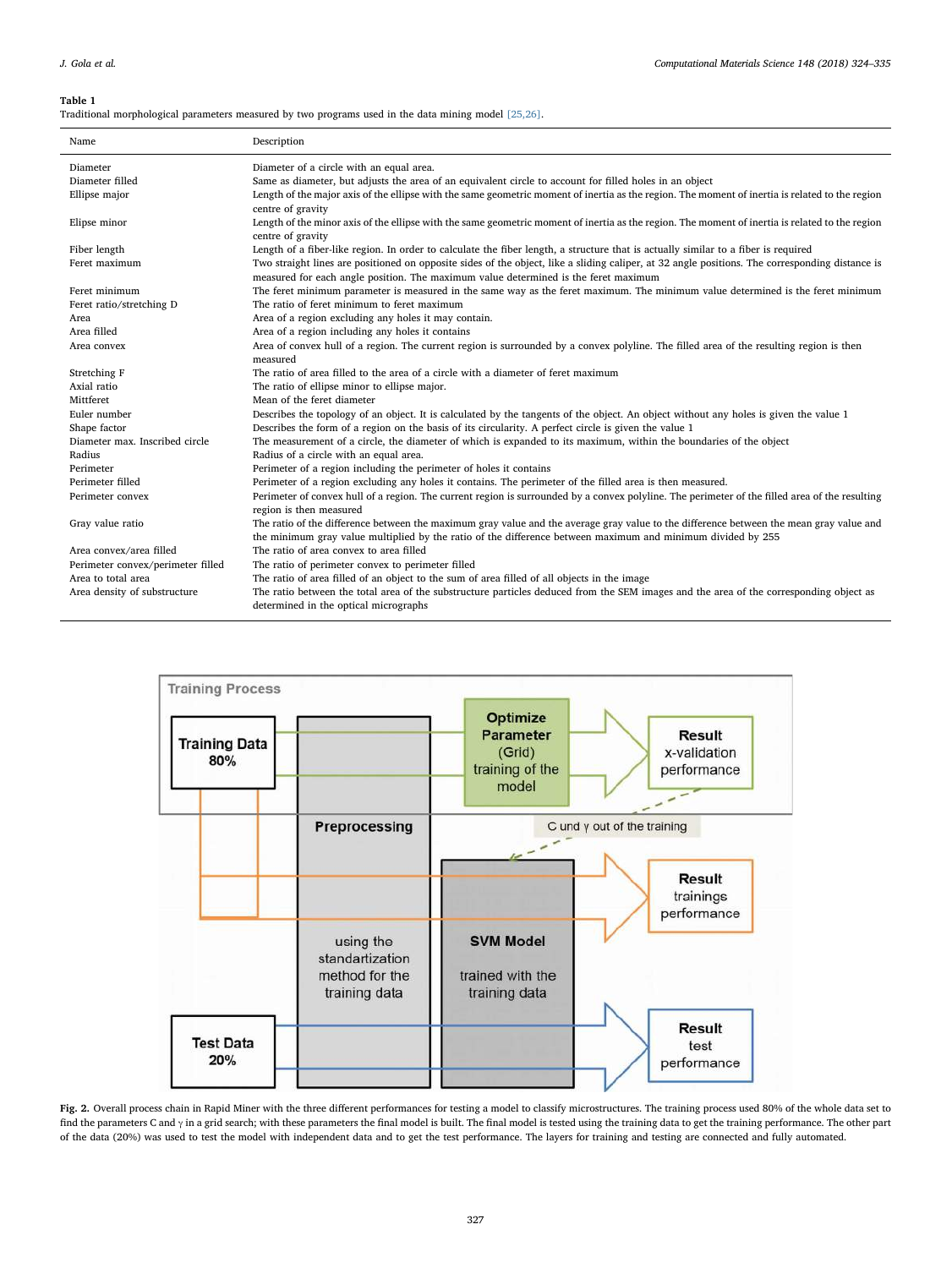### 2.9.1. Classification process

For the development of the classification process, the data was divided into a training and a test dataset by using two different data splitting methods. The data was shuffled and divided into training and test data in a ratio of 80:20 and compared using the sample-wise data split. Using the sample-wise data split, the data was divided into a test and a training set, i.e. some of the samples were only used for training and other samples only for testing. In that case, test and training data were completely independent because of the different samples. Using the shuffled data split, the whole variety of structure appearances in one class of different samples can be maintained and leads to a higher generalization of the model compared to a sample-wise data split. In case of the sample-wise data split there was less variety because only half of the samples were used to build the model. The test data was only used in the end to test the final model. By using the training data the best parameters for the SVM could be determined and the final model was built. The process implemented for the training of the model using the SVM as a classifier has two sub-level processes inside the Optimize Parameter operator [\[24\].](#page-11-23) Subsequently, the training data had to be imported from the Excel sheet into Rapid Miner and an operator was used to normalize the data using the standardization method [\[16\]](#page-11-9). In the next step, the best combination of the parameters  $C$  and  $\gamma$  from the SVM had to be found in a grid search using the Optimize Parameter operator. With this operator, numerous predefined combinations of C and  $\gamma$  were tested in a loop of its subprocesses. In these subprocesses, a cross-validation (x-validation) split the data into 5 parts. From these 5 parts, 4 were used for training and one for validation. On the basis of all 4 training data sets, the SVM successively created a model and predicted the validation performance for a given set of  $C$  and  $\gamma$  combinations. The result of the Optimize Parameter operator was the x-validation performance. This performance is the arithmetic mean of the accuracy of the 5 validation data sets with the best combination of C and  $\gamma$  out of the grid search.

On the basis of the best combination of C and  $\gamma$ , the SVM built the final classification model using all training data. In a next step, the model was tested with the whole data of the training set (80% of the whole data set) to get the training performance. The training performance shows how accurately the model is able to predict the data used to train the model. To get the test performance of the test data (20% of the whole data set), the test data set was normalized using the standardization model of the training data and subsequently the final model was tested.

The overall process with the three different types of results and the related performances is shown in [Fig. 2.](#page-3-1) The different layers for grid search, training and testing are connected and fully automated.

The performance value of the trainings and test result shows how well the models were able to perform on the training data and the new test data. In a previous work, we investigated data mining models that were only trained by an x-validation and found that the x-validation performance is not meaningful enough to check the performance of the trained model. For this reason, it is necessary to test independent data on the final model to check the performance [\[31\].](#page-11-20) If the three performances in our data mining process ([Fig. 2](#page-3-1)) are close together, our model has a high generalization and is able to predict new data as good as the training data.

### 2.9.2. Common performance metrics

The three different classification results of the developed process were summarized in confusion matrixes [\[33\]](#page-11-24). The major diagonal of the matrix shows the correctly classified data and the outside shows the incorrectly classified data. The overall accuracy in the confusion matrix was calculated by dividing the sum of the entries from the major diagonal by the total number of samples with the best combination of C and  $\gamma$  [\[34\].](#page-11-25) [Fig. 3](#page-4-0) shows a confusion matrix for a two-class problem.

As the overall accuracy does not indicate how the accuracy is distributed in the individual classes, the parameters, the true positive rate

<span id="page-4-0"></span>

Fig. 3. Confusion matrix for a two-class problem.

(TP), the false positive rate (FP), the true negative rate (TN) and the false negative rate (FN) defined in [Fig. 3](#page-4-0) were calculated from the confusion matrix. The true positive rate (TP) is the rate of objects correctly classified as positive. The false positive rate (FP) refers to negative objects incorrectly classified as positive. The true negative rate (TN) corresponds to negative objects that are correctly classified as negative and the false negative rate (FN) represents the negative objects that are incorrectly classified [\[35,36\].](#page-11-26) The common performance metrics calculated from the confusion matrix like accuracy, precision, recall and kappa are explained in [\[37\]](#page-11-27).

## 3. Results

This section reports the results from the data mining process after different data preprocessing methods and two different data split techniques have been applied. Preprocessing, feature selection and data split are compared in Section 3.1. and the different parameters are compared in Section 3.2. The success of the different methods is compared based on the test performance and the kappa value of the test data for the developed data mining models.

### 3.1. Classification using morphological parameters

[Fig. 4](#page-5-0) shows representative laser microscopy images from tested samples with either a pearlitic, martensitic or bainitic second phase in a ferritic matrix as well as the corresponding binary images obtained by threshold value segmentation. SEM micrographs in [Fig. 4](#page-5-0)c, f and i shows examples of typical second phase objects for each of the three different types of samples. In the overview images, it can be seen that size and distribution of the second phase objects vary strongly among the different types of test samples. The samples with the pearlitic second phase, as shown in [Fig. 4a](#page-5-0)–c, exhibit objects with diameters up to 100 µm, which are partially connected and aligned in the rolling direction. On the contrary, the second phase objects in the samples with the bainitic second phase are much smaller and homogeneously distributed in the microstructure. The second phase objects in the martensitic dual-phase structure also exhibit diameters in the range of 100  $\mu$ m and are strongly elongated in the rolling direction.

The morphological parameters (as defined in [Table 1](#page-3-0)) of each object were measured and taken as input for the data mining process. In total, the data contains 4476 objects, from which 2586 objects were allocated to the martensite class, 564 to the pearlite class and 1326 to the bainitic class.

### 3.1.1. Classification results of the shuffled data split

The data was shuffled and divided into training and test data in a ratio of 80:20. For the shuffled data, the martensite class contained 517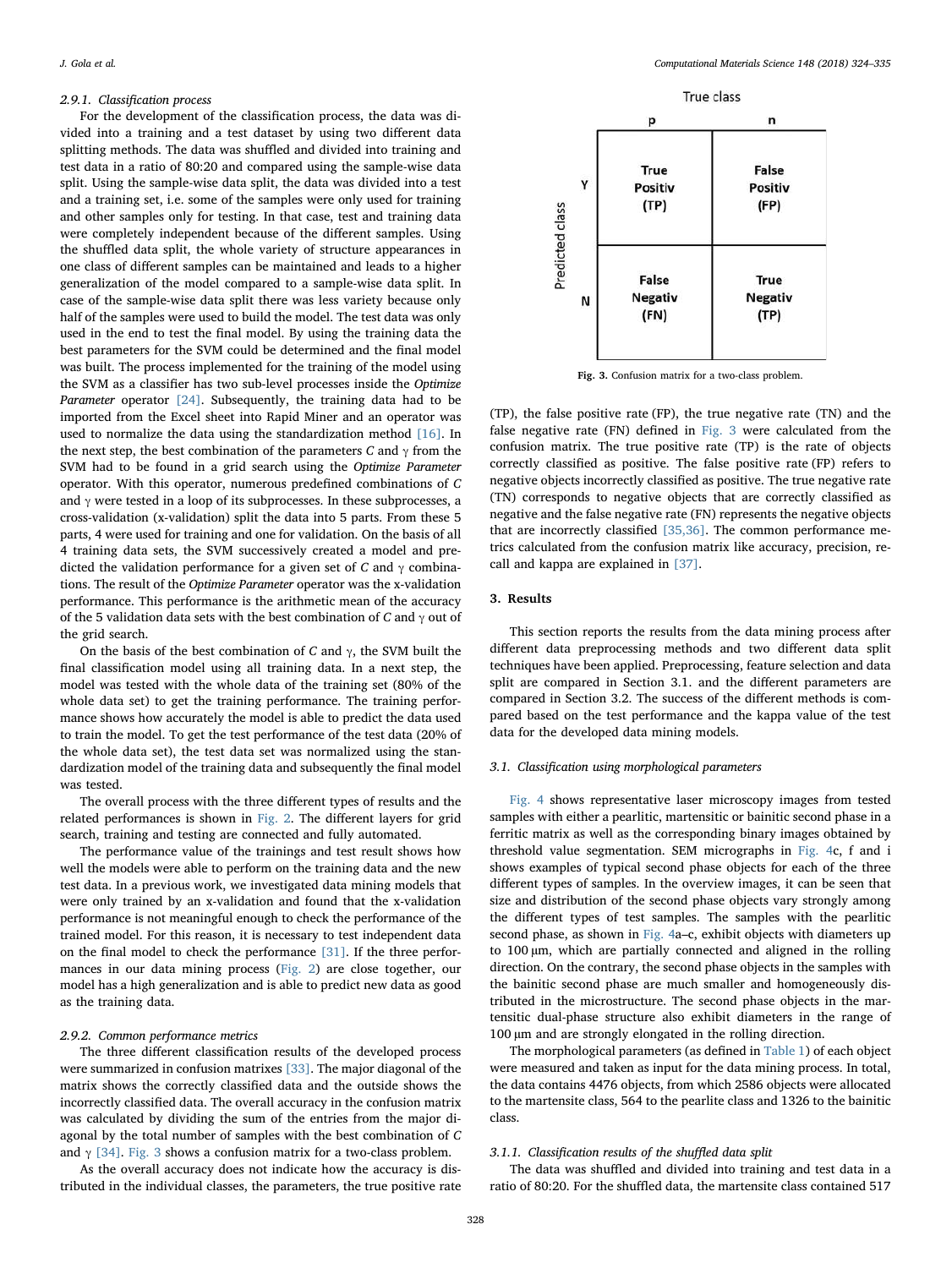<span id="page-5-0"></span>

Fig. 4. Representative laser microscopy images of a pearlitic (a), a bainitic (d) and a martensitic (g) sample as well as corresponding binary images (b, e, and h); the scanning electron microscopy images show examples of the different substructures for (c) pearlite, (f) bainite, and (i) martensite.

### <span id="page-5-1"></span>Table 2 Summary of the different datasets that were used to train and test the data mining model.

| Name                    | Dataset 1 | Dataset 2       | Dataset 3 | Dataset 4       |
|-------------------------|-----------|-----------------|-----------|-----------------|
| Number of<br>parameters | 27        | 27              | 10        | 10              |
| Preprocessing           | Raw       | Log transformed | Raw       | Log transformed |

objects, whereas 112 objects were considered for the pearlite class and 265 for the bainite class, respectively. From this data, different datasets were used for the experiments, as summarized in [Table 2](#page-5-1).

As shown in [Table 3,](#page-5-2) dataset 1 yielded an x-validation performance of 85.03%  $\pm$  1.24% and a training performance of 89.78%. The total accuracy of the test data was 84.80%. The values of test and training performance were close to each other implying that the model can perform a reproducible classification on unknown test data as well as on training data.

For dataset 2, which was transformed to log standard distribution before standardization, the x-validation performance was  $87.60\% \pm 0.87\%$ . The training performance was 91.57%. The total test data accuracy was close to the training data accuracy with 86.82%.

The higher performance values of dataset 2 demonstrated that the log transformation of the input data improves the result of the classification and the quality of the model. In both cases the performance measurement kappa showed a good result with values larger than 0.7 ([Table 3](#page-5-2)). The value for dataset 2, which was larger than for dataset 1, also indicated that the model was more efficient in handling data with a

### <span id="page-5-3"></span>Table 4

Morphological parameters after removing correlated parameters and parameter ranking.

| Parameter                           | Weight |
|-------------------------------------|--------|
| Gray value ratio                    | 1      |
| Area density of substructure        |        |
| Diameter                            |        |
| Ellipse major                       |        |
| Euler number                        |        |
| Diameter max. Inscribed circle area |        |
| Area to total area                  |        |
| Ellipse minor                       |        |
| Fiber length                        |        |
| Feret ratio                         |        |
| Stretching F                        |        |
| Shape factor                        |        |
| Area convex/area filled             |        |
|                                     |        |
| Perimeter convex/perimeter filled   |        |

normal distribution than log distributed parameters. The test performance of the log transformed data of 86.8% represented a 2.38% increase compared to the raw data by using the same amount of data and number of parameters.

In the next steps, the parameters listed in [Table 1](#page-3-0) were reduced to further improve the classification model. After removing the correlated parameters, 15 independent parameters remained. These parameters

<span id="page-5-2"></span>Table 3

Classification results for the three performance measurements of x-validation, test and training and the kappa values for dataset 1 and dataset 2 for the shuffled data.

| Dataset   | Number of parameters/preprocessing/<br>data split | Kappa x-validation | Accuracy x-<br>validation [%] | Accuracy training<br>data [%] | Accuracy test<br>data [%] | Kappa test<br>data |
|-----------|---------------------------------------------------|--------------------|-------------------------------|-------------------------------|---------------------------|--------------------|
| Dataset 1 | 27/raw/shuffled                                   | $0.725 \pm 0.026$  | $85.03 + 1.24$                | 89.78                         | 84.80                     | 0.719              |
| Dataset 2 | 27/log transformed/shuffled                       | $0.774 + 0.016$    | $87.60 + 0.87$                | 91.57                         | 86.82                     | 0.758              |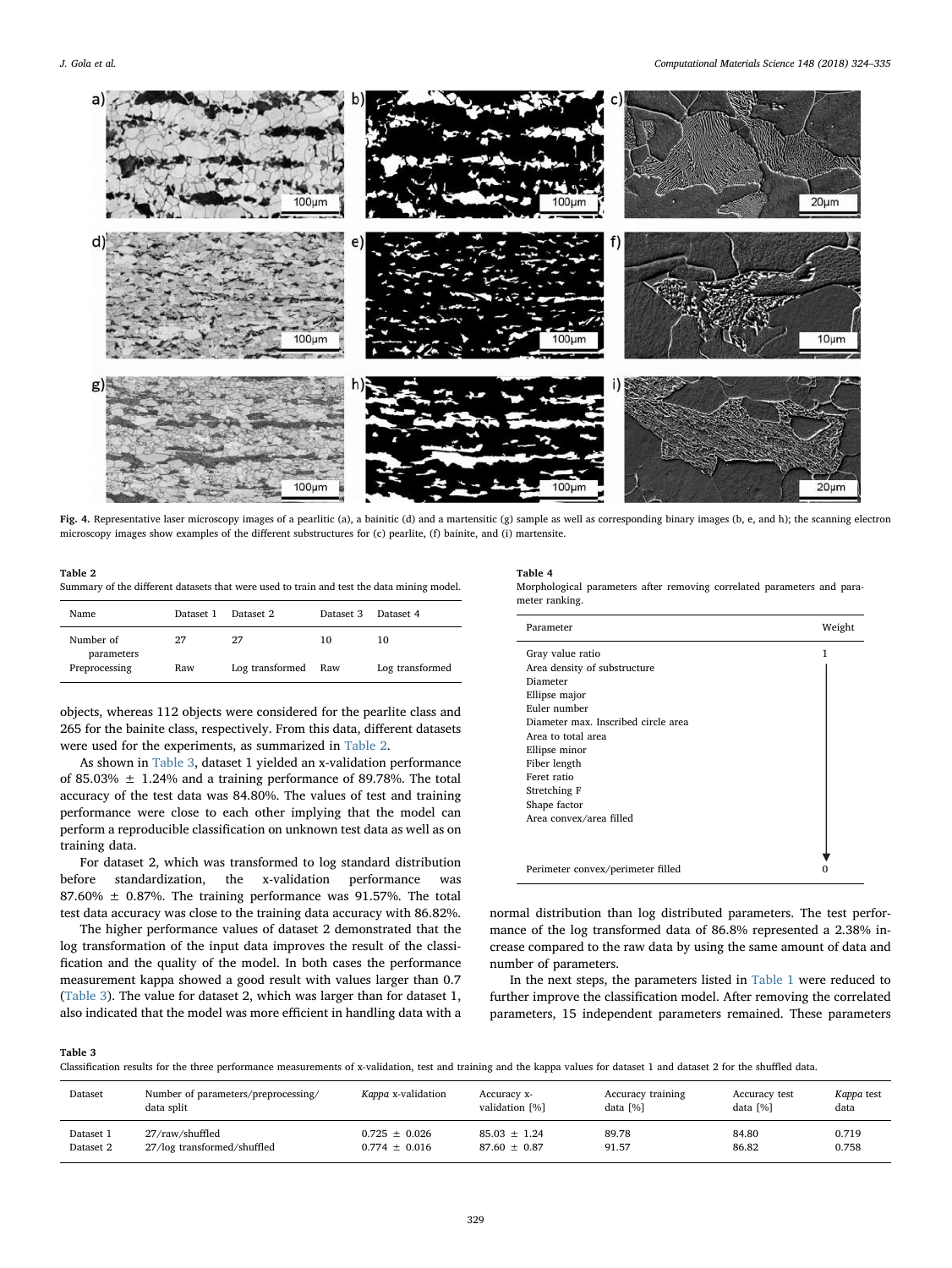<span id="page-6-0"></span>

| Dataset   | Number of parameters/preprocessing/<br>data split | Kappa x-validation | Accuracy x-<br>validation [%] | Accuracy training<br>data [%] | Accuracy test data<br>$\lceil 96 \rceil$ | Kappa test<br>data |
|-----------|---------------------------------------------------|--------------------|-------------------------------|-------------------------------|------------------------------------------|--------------------|
| Dataset 3 | 10/raw/shuffled                                   | $0.750 \pm 0.005$  | $86.29 \pm 0.29$              | 90.81                         | 84.58                                    | 0.716              |
| Dataset 4 | 10/log transformed/shuffled                       | $0.774 \pm 0.016$  | $87.60 \pm 0.87$              | 90.89                         | 87.15                                    | 0.764              |

were weighted using different methods to determine the importance of the parameters. The results of the weighting process are shown in [Table 4](#page-5-3).

According to the weighting processes, the gray value ratio was the most relevant parameter with a value of 1, followed by the area density of the substructure and the diameter. The ratio of area convex to area filled and the ratio of perimeter convex to perimeter filled with values close to 0 were less relevant. These 15 parameters were further reduced by a successive backwards elimination according to their weight in [Table 4](#page-5-3). The best performance was reached using 10 parameters.

For dataset 3, the x-validation performance was  $86.29\% \pm 0.29\%$ . The accuracy was 90.81% for training and 84.58% for testing. The classification results for dataset 4 showed higher performance values. As shown in [Table 5](#page-6-0) the x-validation performance was  $87.60\% \pm 0.87\%$ , the training performance was 90.89% and the test performance was 87.15%.

The results of dataset 4 showed that the performance of the x-validation, training data and test data was higher than that of dataset 3. The performance measurement kappa showed a higher value for dataset 4, which also indicates that the model is more efficient in handling the log transformed parameters than the raw data ([Table 5](#page-6-0)). In both cases the kappa value for the test data was greater than 0.7 and in the same order as in dataset 1 and dataset 2 using 27 parameters. It can be seen that the test performance of dataset 4 was increased by 3% compared to dataset 3. Performance comparisons of classification models using 27 parameters and 10 parameters showed that the test performance was equal in the case of raw data (84.8% with dataset 1 and 84.58% with dataset 4) and increased from 86.82% (dataset 2) to 87.58% (dataset 4) for log transformed data. The best classification result in testing with 87.15% accuracy was reached with dataset 4, as shown in [Table 6](#page-6-1).

The accuracy rate for the martensite class was 94.20% with a precision of 85.74%, whereas values of 77.80% and 89.90% were found for the pearlite class and of 77.30% and 89.52% for the bainite class.

### 3.1.2. Classification results of the sample-wise data split

Moreover, a sample-wise data split was used for dataset 1 and dataset 2 to compare the result with the shuffled data split. The data was divided into a test and a training set, i.e. some of the samples were only used for training and other samples only for testing. In that case, the test and the training data sets were completely independent because of the different samples. In order to train the model, half of the samples of each class were used. In total, the training data contained 2511 objects, from which 1203 objects were allocated to the martensite class, 289 to the pearlite class and 1019 to the bainitic class. The remaining data was used for testing the model. The test set contained 1894 objects in total,

#### <span id="page-6-1"></span>Table 6

Confusion matrix for the classification of the morphological parameters (dataset 4) of the second phase objects for the three classes (martensite, pearlite and bainite) in Rapid Miner.

| Accuracy: 87.15%                                         |                          |                    |                          |                            |
|----------------------------------------------------------|--------------------------|--------------------|--------------------------|----------------------------|
| ↓Prediction /true→                                       | Martensite               | Pearlite           | <b>Bainite</b>           | Class precision            |
| Martensite<br>Pearlite<br><b>Bainite</b><br>Class recall | 487<br>7<br>23<br>94.20% | 24<br>88<br>77.80% | 57<br>3<br>205<br>77.30% | 85.74%<br>89.90%<br>89.52% |

1290 objects of the martensite class, 252 of the pearlite class and 352 of the bainitic class.

As shown in [Table 7](#page-7-0), dataset 1<sup>∗</sup> yielded an x-validation performance of 82.39%  $\pm$  0.67%, a training performance of 85.19% and a total test data accuracy of 72.03%. The values for test and training performance were divergent and the model was not able to classify unknown test data as efficiently as training data. For the dataset 2<sup>∗</sup> , the x-validation performance was  $86.85\% \pm 1.64\%$  and the training performance 93.76%. The total test data accuracy was 56.66% and hence much lower than in the training, which means that for independent data the log transformed data model had produced a less reproducible classification.

The results of dataset 1 in the first experiments using the shuffled data split showed a higher classification result for the test data than the results of dataset 2. But in this case the x-validation and training performance for dataset 2<sup>∗</sup> was higher than for dataset 1<sup>∗</sup> . Test and training performance showed a discrepancy of 37.10%, which means that the model is not able to classify independent data as efficiently as known data. The gap between test and training performance indicated that the model is overfitting. This could also be seen from the kappa value of 0.171 [\(Table 7](#page-7-0)).

The different sample splits demonstrated that the performance of the x-validation and training data was lower for the sample-wise data split than for the shuffled data split. But for both techniques the performance values for the training were greater than 80% and in the same order. The test performance of the sample-wise split was 72.03% and hence much lower. In addition, the kappa values for the sample-wise data split both showed a lower value.

To sum up, the best results for the test data with the developed data mining process and morphological parameters was reached by using the shuffled data split and 10 parameters which were log transformed (dataset 4) with a test accuracy of 87.15%. The results of the classification indicated that the morphological parameters of the objects form a satisfactory basis for a classification, but solely were not sufficient to perform a stable classification of the different classes. The most important morphological parameters for classification were the gray value ratio and the substructure density. Both parameters already contain information about the substructure. Therefore, in order to improve the classification performance, additional parameters of the substructure were tested in the data mining process.

# 3.2. Classification using substructure parameters of the second phase

In the next step, substructure parameters of the second phase objects were used for the classification process. The substructure of the second phase objects differed in appearance for the different classes for a certain etching. This offered further possibilities for separating the phases from each other. In order to see the very fine differences of the phases, high resolution images were necessary, as these structures could not be resolved in light microscopy images. Electron microscopy offers the possibility to dissolve these structures and therefore it is used today as one of the standard methods for the characterization of texture and crystallographic properties of microstructures  $[6-12]$ . In order to allow for the substructure to be used by data mining models, a methodology was developed to describe the substructure of an object using the same morphological parameters as for the second phase objects. The data for the substructure was created by overlaying the SEM image with the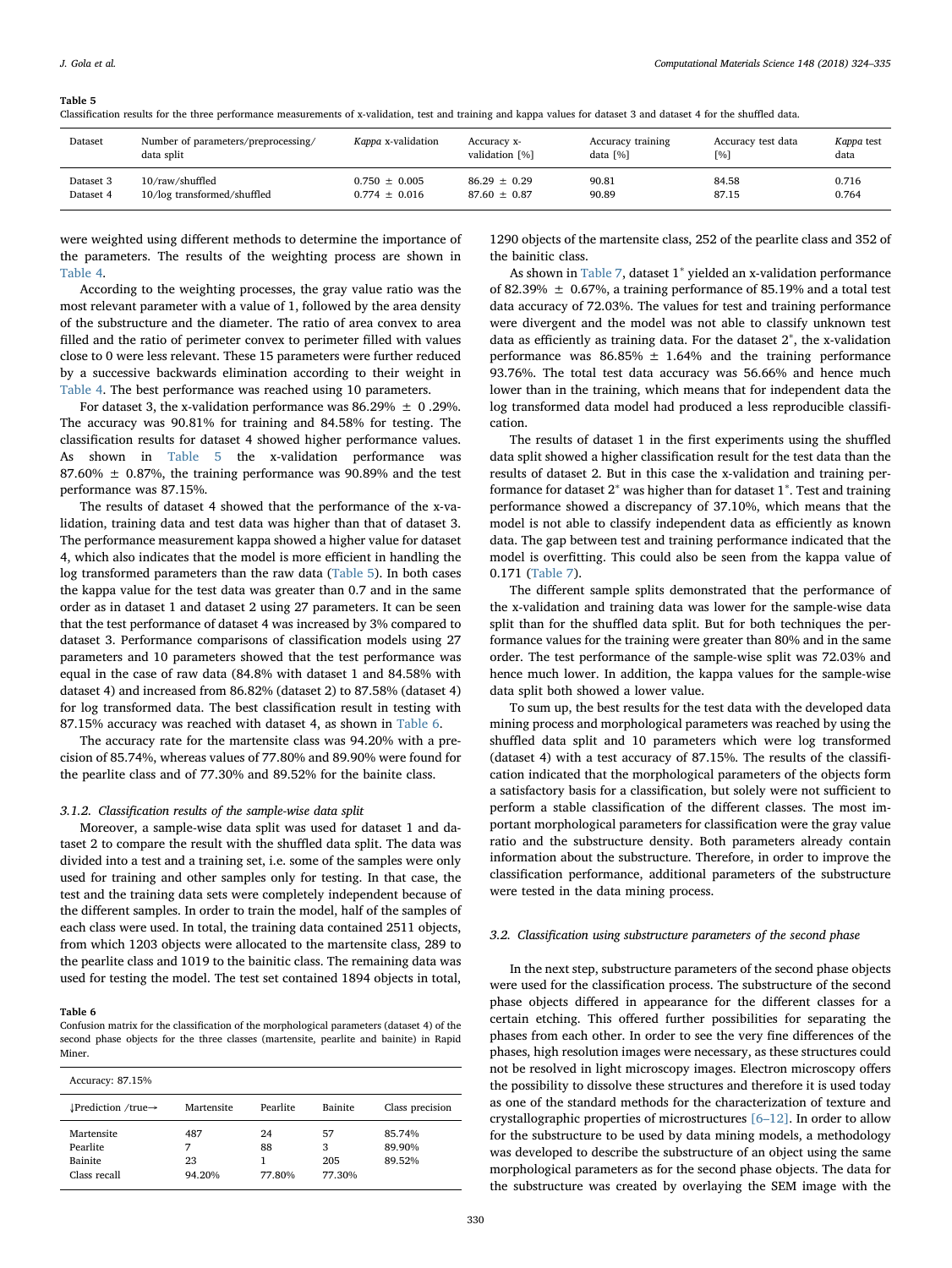<span id="page-7-0"></span>

| Classification results for the three performance measurements of x-validation, test and training and the kappa values for dataset 1 and dataset 2 for the sample split data |  |  |
|-----------------------------------------------------------------------------------------------------------------------------------------------------------------------------|--|--|
|                                                                                                                                                                             |  |  |
|                                                                                                                                                                             |  |  |

| Dataset   | Number of parameters/preprocessing/<br>data split | Kappa x-validation | Accuracy x-<br>validation [%] | Accuracy training<br>data [%] | Accuracy test data<br>[%] | Kappa test<br>data |
|-----------|---------------------------------------------------|--------------------|-------------------------------|-------------------------------|---------------------------|--------------------|
| Dataset 1 | 27/raw/sample-wise                                | $0.694 \pm 0.011$  | $82.39 \pm 0.67$              | 85.19                         | 72.03                     | 0.510              |
| Dataset 2 | 27/log transformed/sample-wise                    | $0.774 \pm 0.029$  | $86.85 \pm 1.64$              | 93.76                         | 56.66                     | 0.171              |

segmented light microscope image as a mask. This was necessary in order to be able to analyze individual objects separately [\[23\].](#page-11-15) In the combined image, the substructure of each second phase object could be binarized and then be measured. [Fig. 5](#page-7-1) shows the result of the binarization of a pearlitic object, in which individual, non-connected cementite particles were marked in different colors. It is important to note that for pearlite and bainite objects the binarized structure more or less represents the cementite particles, while for martensitic objects the binarized structure is related to lath boundaries and cementite particles. On the basis of the binarized substructure the morphological parameters defined in [Table 1](#page-3-0) were measured.

The average value and the standard variance of the logarithmic distribution for each of the morphological parameters of all sub-objects of a single object, as described in [Table 1](#page-3-0) were used as parameters in order to describe the substructure of a whole object. These parameters were used to build the data mining model. Only representative second phase objects were chosen to demonstrate that the second phase parameters can be used to distinguish between the different classes more effectively. Because of the high number of parameters in relation to the number of objects, only significant parameters were chosen to train the data mining model. After removing correlated attributes and weight of the parameters as described in Section 3.1, 5 parameters (area, fiber length, feret maximum, feret minimum as well as shape factor) were determined by a backward selection. The average value and the standard variance of these parameters were used for the classification. It is important to note that these parameters represent only geometrical properties of the imaged structures and contain neither information on physical properties nor on the production process parameters.

<span id="page-7-1"></span>[Fig. 6](#page-8-0)a and b shows examples of the binarized substructure of a

pearlite and a martensite object. The pearlite object exhibits its typical, lamellar structure composed of alternating layers of ferrite and cementite in different colors. Martensite shows a fine irregular network structure related to the lath structure as well as small cementite particles. The average values of the logarithmic distribution for the maximum feret diameter and area parameters of all analyzed objects were plotted in [Fig. 6](#page-8-0)c and d. It can be seen that for both parameters the pearlite class shows larger values than the martensite class. The differences in the data suggest that these characteristics enable the distinction is possible with these characteristics.

The 10 most important parameters were used as input for the data mining model and their influence on the classification result was analyzed. The data contained parameters of 123 objects that reveal the characteristic structure of the different phases. The model was trained for three classes. The classes were evenly distributed, hence each class contained 41 objects. The data were shuffled and 50% of the objects were used for training and 50% for testing. The x-validation performance was 97.15%  $\pm$  5.71% and a kappa value of 0.957  $\pm$  0.086 was found. The training performance was 100%. The results of the classification model on the basis of the test data of 88.33% were shown in [Table 8](#page-8-1).

For the martensite class, the accuracy rate was 90% with a precision of 78.26%. In total, only two objects were classified incorrectly and both were assigned to the bainite class. Both accuracy rate and precision rate of the pearlite class were 100%, whereas for the bainite class the corresponding values were 75% and 88.24% respectively.

Overall, the classification performances considering the substructure parameters showed a higher accuracy rate than the one only based on the object parameters. The kappa value of the substructure parameters was 0.825 and hence higher than the kappa values for the



Fig. 5. Combined segmented LOM and SEM image; the individual cementite particles of the pearlite are shown in different colors.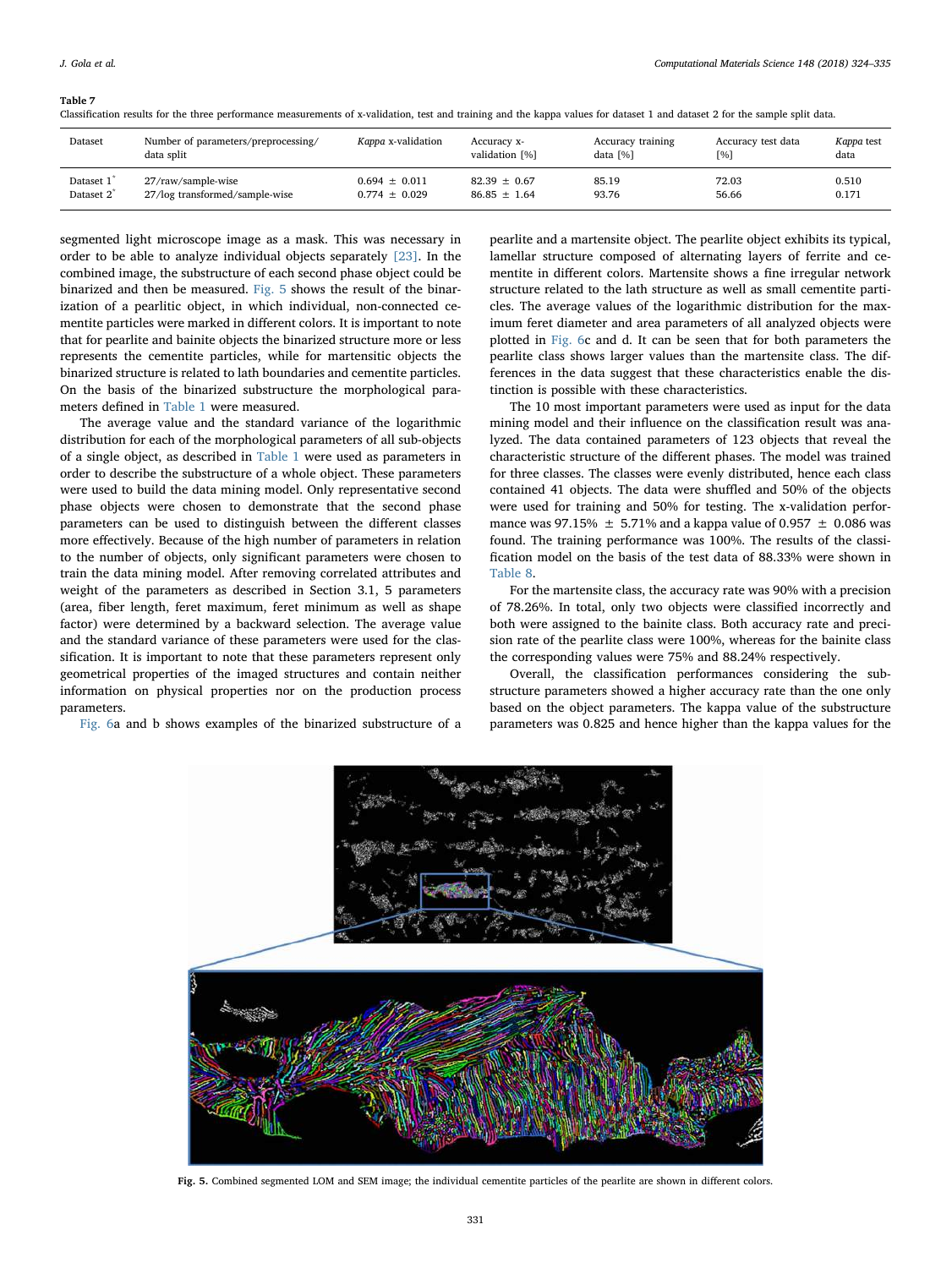<span id="page-8-0"></span>

Fig. 6. Segmented and etched substructure of (a) a pearlite object and (b) a martensite object; comparison of the (c) Feret maximum and (d) area parameter for pearlite and martensite.

<span id="page-8-1"></span>Confusion matrix of the classification of the substructure parameters for the three classes martensite, pearlite and bainite in Rapid Miner.

| Accuracy: 88.33%                                         |                        |                         |                        |                             |  |
|----------------------------------------------------------|------------------------|-------------------------|------------------------|-----------------------------|--|
| True pred.                                               | Martensite             | Pearlite                | <b>Bainite</b>         | Class precision             |  |
| Martensite<br>Pearlite<br><b>Bainite</b><br>Class recall | 18<br>0<br>2<br>90.00% | 0<br>20<br>0<br>100.00% | 5<br>0<br>15<br>75.00% | 78.26%<br>100.00%<br>88.24% |  |

morphological parameters of the objects.

In [Table 9:](#page-8-2) Summary of the classification results for different datasets whereby the number of parameters, preprocessing methods and data splits were changed. The SVM parameter C and  $\gamma$ , the total test accuracy and kappa of the classification are shown[.Table 9](#page-8-2) the different classification experiments described in Sections 3.1 and 3.2 are summarized together with the corresponding parameters  $C$  and  $\gamma$  as well as test accuracy and kappa.

As the table above shows, the results of the test data where the data are split sample-wise were much lower than with the shuffled data. In this case the kappa values support these results with values between 0.519 and 0.171 for the sample-wise split compared to values between 0.716 and 0.825 for shuffled data. The best results for the test data using the developed data mining process was reached for dataset 4 and the substructure parameters. The  $\gamma$ -values, which define the impact of a single training example, with low values meaning 'far' and high values meaning 'close', were low in all cases and showed values between 0.0272 and 0.00048. The lowest value was reached for the substructure. The C parameter, which is a parameter that allows one to trade off training errors and model complexity, showed lower values for datasets 3 and 4 than for datasets 1 and 2.

### 4. Discussion

The results of our data mining models demonstrate that the developed data mining process is able to build models that can classify different phases within steel samples. Based on the developed process chain it is possible to train and test the data gained from a quantitative analysis of the microstructure and its substructure in order to automatically build the final model.

The results of the classification on the basis of the given data with different datasets show that data preprocessing improves the results. The kappa values of the shuffled dataset indicate a good classification performance. The test accuracy of the classification can be improved by 2.4% for 27 parameters and by 3% for 10 parameters using the log transformed dataset instead of raw data. Furthermore, filter methods show a way to get a high performance while simultaneously reducing the complexity of the model. Decreasing the number of parameters from 27 to 10 leads to less complex models with smaller C values and provides for an equal performance both in training and testing with raw

<span id="page-8-2"></span>Table 9

Summary of the classification results for different datasets whereby the number of parameters, preprocessing methods and data splits were changed. The SVM parameter C and γ, the total test accuracy and kappa of the classification are shown.

| Morphological parameter | Number of parameters/preprocessing/data split |         |         | Accuracy test data [%] | Kappa test data |
|-------------------------|-----------------------------------------------|---------|---------|------------------------|-----------------|
| Dataset 1               | 27/raw/shuffled                               | 220,000 | 0.0036  | 84.80                  | 0.719           |
| Dataset 2               | 27/log transformed/shuffled                   | 260,000 | 0.0019  | 86.82                  | 0.758           |
| Dataset 3               | 10/raw/shuffled                               | 184.000 | 0.0272  | 84.58                  | 0.716           |
| Dataset 4               | 10/log transformed/shuffled                   | 155,000 | 0.0059  | 87.15                  | 0.764           |
| Dataset 1               | 27/raw/sample-wise                            | 260,000 | 0.0010  | 72.03                  | 0.510           |
| Dataset 2 <sup>°</sup>  | 27/log transformed/sample-wise                | 300,000 | 0.0050  | 56.66                  | 0.171           |
| Substructure            | 10/log transformed/shuffled                   | 272,750 | 0.00048 | 88.33                  | 0.825           |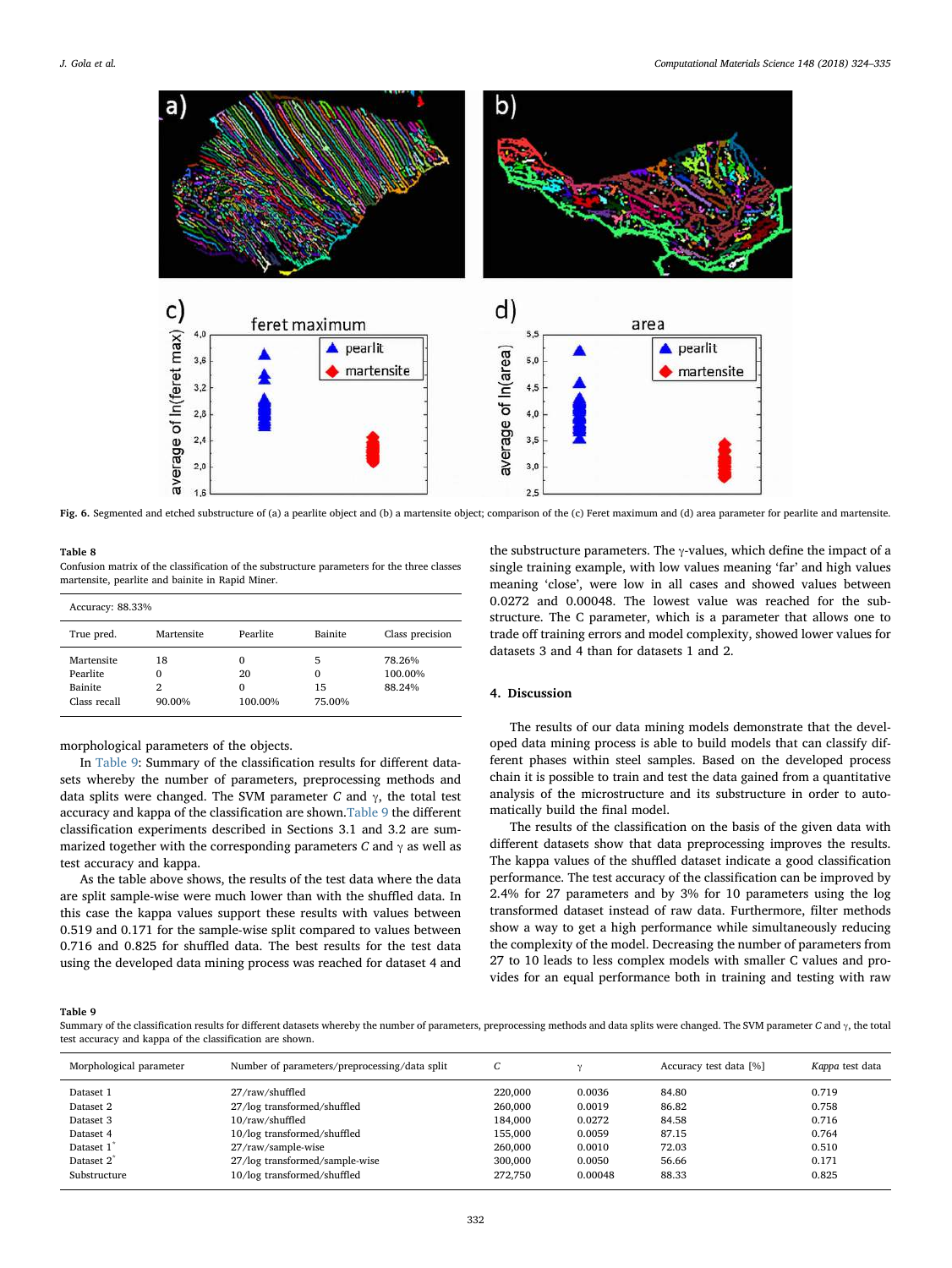data and a higher performance with log transformed data.

From these results it can be deduced that the most important 10 parameters contain meaningful information for the separation of the predefined phases. [Table 4](#page-5-3) shows that, according to the feature selection, the gray value ratio and the substructure density are the most important parameters followed by other morphological parameters. In contrast to the remaining morphological parameters both parameters describe the internal structure of the second phase objects. Furthermore, the size of the second phase objects, described for example by diameter and area, as well as their aspect ratio, which is described by the ellipse minor and major parameters, seems to play an important role in distinguishing between the different phases. The binary images of the bainitic two-phase microstructure used as samples show small secondphase sub-objects with a rather homogeneous aspect ratio compared to martensitic or pearlitic microstructures, as shown in [Fig. 4](#page-5-0). The secondphase objects in the martensitic and peralitic dual-phase structure exhibit diameters in the range of 100  $\mu$ m and are strongly elongated in the rolling direction. Therefore the aspect ratio of these objects is higher than for bainitic objects.

However, the gray value ratio is the most important parameter. It describes the structure of the phase occurring in the light microscope on the basis of its gray values and thus contains information on the substructure of the objects. Of course, the appearance of the phases in light microscopy images depends on the type of etching and the environmental conditions, and it is partially susceptible to errors. However, under constant environmental conditions, the etching results can be compared and differences in texture and color, in case of color etching, can be identified between the classes on the images. In this work, only the gray value-based texture of the objects is evaluated as a parameter, not the color. Pearlitic structures, for example, show large gray value ranges between minimum and maximum gray value in the light microscope due to the contrast of the typical lamella structure. In bainitic and martensitic microstructures, however, the microscope images show a smaller gray value range with a homogeneous distribution of the gray values. The structures of bainitic and martensitic objects are often much finer than the pearlite lamellas and therefore cannot be completely resolved in the light microscope. Therefore, the blurring of the structures results in a low-contrast structure with medium gray values [\[38\]](#page-11-28). The second most important parameter is the density of the substructure. It is the only parameter that contains information from the SEM in addition to light-microscopic information. The extension of the microscopy methods by the electron microscopy has improved the classification of different phases also by material science experts. In the SEM, the very fine structures of the bainitic and martensitic structures can be resolved and the differences between the phases can be made visible [\[6,7\].](#page-11-5) In order to use this information for classification, the substructure density parameter is evaluated for each object. This adds a simple texture parameter with electron microscopic background to the morphology of the phases. The density of the substructure is shifted to smaller values for bainitic structures in our data, as these consist of individual cementite particles that are distributed inside the objects and do not have lamellar or network structures such as perlitic or martensitic structures with higher densities.

When 27 parameters are used and the data is split sample-wise, the test performance of the classification and the kappa values show lower accuracy for the given data. In case of a sufficiently large database the advantage of sample-wise data splitting is that it usually leads to models that are less susceptible to fluctuations within a class and show better generalization properties. However, a sufficiently large database must be available so that the training data can represent a maximum of diversity of a class. This is because different samples of the same class always show small variations. A large group of samples is therefore best suited to represent the variety of variants in a class. For a data set in combination with a sample-wise data split this means that part of the information of the data set on the variation of classes is lost for the data mining model. In this work, the given data set seems not sufficient to

allow for the advantages of a sample-wise data split. The number of objects for training using a sample-wise data split is 2511, 30% less than the training dataset used for the shuffled data, which consists of 3583 objects. This leads to less variation in microstructures in the training data with a low generalization of the trained model with low performance values. In addition, the large amount of parameters compared to the amount of objects leads to an overfitting model. This is indicated by the significant difference between test and training accuracy. Overfitting means that a model describes noise instead of the underlying relationship. This occurs when a model begins to adapt to random variations in the training data rather than generalizing from tendencies. Usually the overfitting of the model results in a poor prediction performance, due to a high sensitivity to minor fluctuations in the training data [\[39\]](#page-11-29). The high values for C might be an additional indicator that there is some overfitting in our data mining model. In order to avoid overfitting of the model and improve the generalization, more data and a greater variation of samples are needed. Overall it can be seen that on the given data a shuffled data split lead to models that at the same time show higher generalization, less complexity because of fewer parameters and a higher classification performance.

Moreover, the results in [Table 6](#page-6-1) demonstrate that the classification of martensite objects works well with a rate of wrongly classified objects of 5.80%. The classification of pearlite and bainite is considered to be satisfying. For these classes, a higher fraction of objects was assigned to the martensite class and therefore classified incorrectly. One reason for this could be that although normally all three phases have different morphological properties; sometimes they look similar on binary images. This is the case especially when the object areas are below  $5 \mu m^2$ , as demonstrated in [Fig. 7](#page-10-0) where non-typically objects for the three classes are shown whose area is smaller than the critical area. In this case, the form parameters, the density and the gray value ratio show similar values for all three classes.

In contrast, larger objects show typical appearances of the phase and are therefore easier to identify. For this reason, some small pearlitic and bainitic objects can be falsely classified as martensitic, as shown in [Table 6.](#page-6-1) Therefore, a distinction between different phases based on the deduced morphological parameters cannot always be evaluated. The substructure density and gray value ratio parameters indicate that parameters describing the substructure of the objects are of great importance for the classification. In order to get a better distinction among the different types of second phase, it is important to find parameters which represent the substructure of the second phase objects more precisely like the lamellar structure of typical pearlite [\[17\]](#page-11-10). Furthermore, the fact that the data mining model has classified more martensitic objects than objects of the other two phases is related to the different amount of data available for the different classes. The high classification accuracy of the martensitic phase demonstrates that more data and more variation results in higher classification accuracy and in a better generalization of the data mining model. This tendency can also be seen from the classification results of sample-wise split data trained with less data. For all these reasons, more data is needed to get better statistics in general and to balance the amount of objects for the different classes.

To sum up, the results of the classification indicate that morphological parameters of the objects form a good basis for a classification, but solely are not enough to distinguish between different classes, especially if the data is split sample-wise. The morphological parameters that were most important for classification, the gray value ratio and the substructure density, both already contain information on the substructure. Therefore, additional parameters of the substructure are used to improve classification performance, especially for the pearlite and bainite classes.

The results of these substructure parameters demonstrate that pearlite and martensite can be classified successfully based on the binarized substructure. However, the classification performance for the bainite is still much lower than for the two other classes, as shown in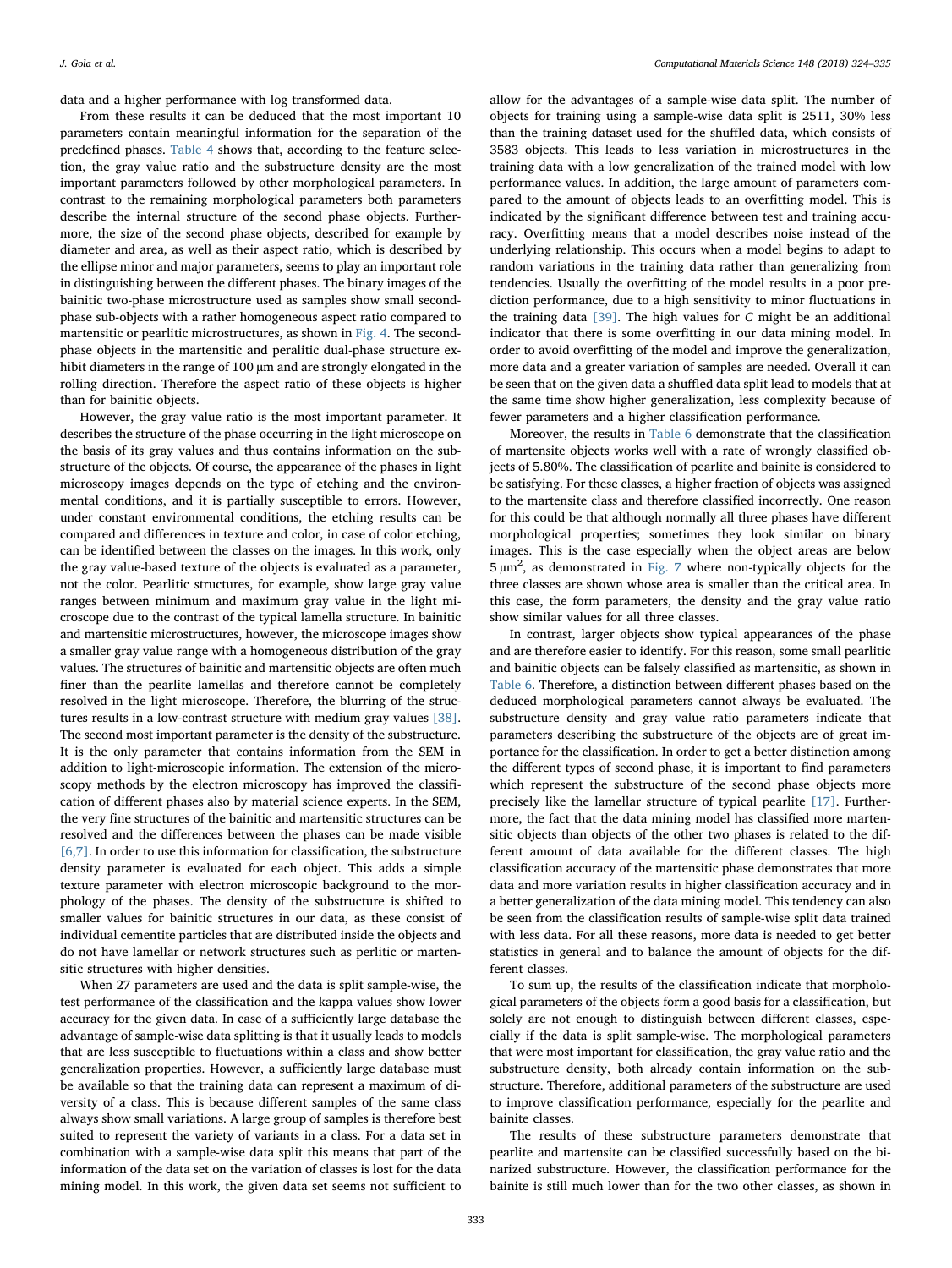<span id="page-10-0"></span>

Fig. 7. Representative scanning electron microscopy images of a non-typical martensitic (a), a non-typical pearlitic (b) and a non-typical bainitic (c) object as well as corresponding binary images used to compute the area density of the substructure in an object (d–f).

[Table 8](#page-8-1). Most likely it results from the variance of structures representing this class [\[7\].](#page-11-30) Nevertheless, the performances of the classification based on substructure parameters show a high accuracy rate with 10 parameters.

It can be deduced from these results that the most important parameters contain meaningful information for a further differentiation of the predefined phases. In the case of the substructure, above all the mean length and areas and their standard deviation of the objects, are a suitable measure to distinguish the microstructure classes, as shown in [Fig. 6.](#page-8-0) For example, the individual sub-objects of pearlite objects with the typical cementite lamellas have high feret maximum and fiber length values in the binary images, whereas the shape factor reaches small values due to its elongated morphology. In comparison, bainitic structures with finely distributed cementite precipitates have rather round particles in binary images with large shape factors and small areas with a more homogeneous ratio of feret maximum and minimum [\[7\].](#page-11-30) The network-like etching structure of martensite shows large values in area and fiber length for the binary structure. Thus, these parameters provide the basis for further differentiation parameters, which can be used in addition to the morphological parameters of the objects. The results indicate that the parameters of the substructure can help to further improve the accuracy. Nevertheless, it is important to note that comparable results for the substructure parameter out of the segmentation are only possible with reproducible etching and comparable segmentation methods. However, in this initial study, only representative substructure objects with areas greater than  $5 \mu m^2$  were considered for the different classes in order to produce the data in the first step. This leads to higher accuracy of the classification compared to using all objects because the model can be built with characteristic data. In the next step, the substructure parameters for all second-phase objects should be measured and tested in the SVM model so that the various appearances of the substructure in one class is included in the data. Furthermore, the different parameters for second-phase objects and substructures have to be combined in one model and the significant parameters of both have to be found in order to improve the classification accuracy. However, such information could also be used to

further improve classification results. For the initial tests using morphological parameters for a microstructure classification in steel, the parameters show a good performance for second-phase objects and for the substructure.

The study shows that this data mining process can distinguish between different classes of steel based on light optical and SEM images. This is one of the major advantages of this approach in comparison with EBSD-based classification, which is extremely time-consuming and cannot be used in daily quality control. This method allows closing the gap between the subjective metallographers classification and the precise EBSD classification. Additionally, the combination of a classification by using data mining methods and morphological parameters can help to understand the important parameters for different classes and could be used for quantitative microstructure analysis. Another important point to mention in this study is that the assignment of the images to each microstructure class (the so-called ground truth) was made by materials experts before the classification step. This means that in the first step the knowledge of the model is based on expert opinions. The application of the model remains the same so that the classification results have the same fundamental error. Due to that the classification results are independent of the user's knowledge and personal opinion. In order to find a completely objective way without relying on a preclassification by experts, data mining methods could be used to identify different classes in case of unsupervised learning and using other data mining methods like CNNs. Furthermore, new parameters for the substructure could be developed and tested. Otherwise the models could be extended by using EBSD data which could be integrated in the data mining process under the condition that sufficient data is available for the database. In addition, the bainitic class allocated all objects that are neither martensite nor pearlite. So the bainitic class has to be divided into subclasses according to Zajac et al. [\[6\]](#page-11-5) and Gerdemann [\[10\]](#page-11-31), enabling the model to distinguish more precisely between different types of bainite. In the future three dimensional structures could help to collect large amounts of data and offer the opportunity to cut the objects in different levels so that the connection to the polished surfaces of the samples is possible. In addition,